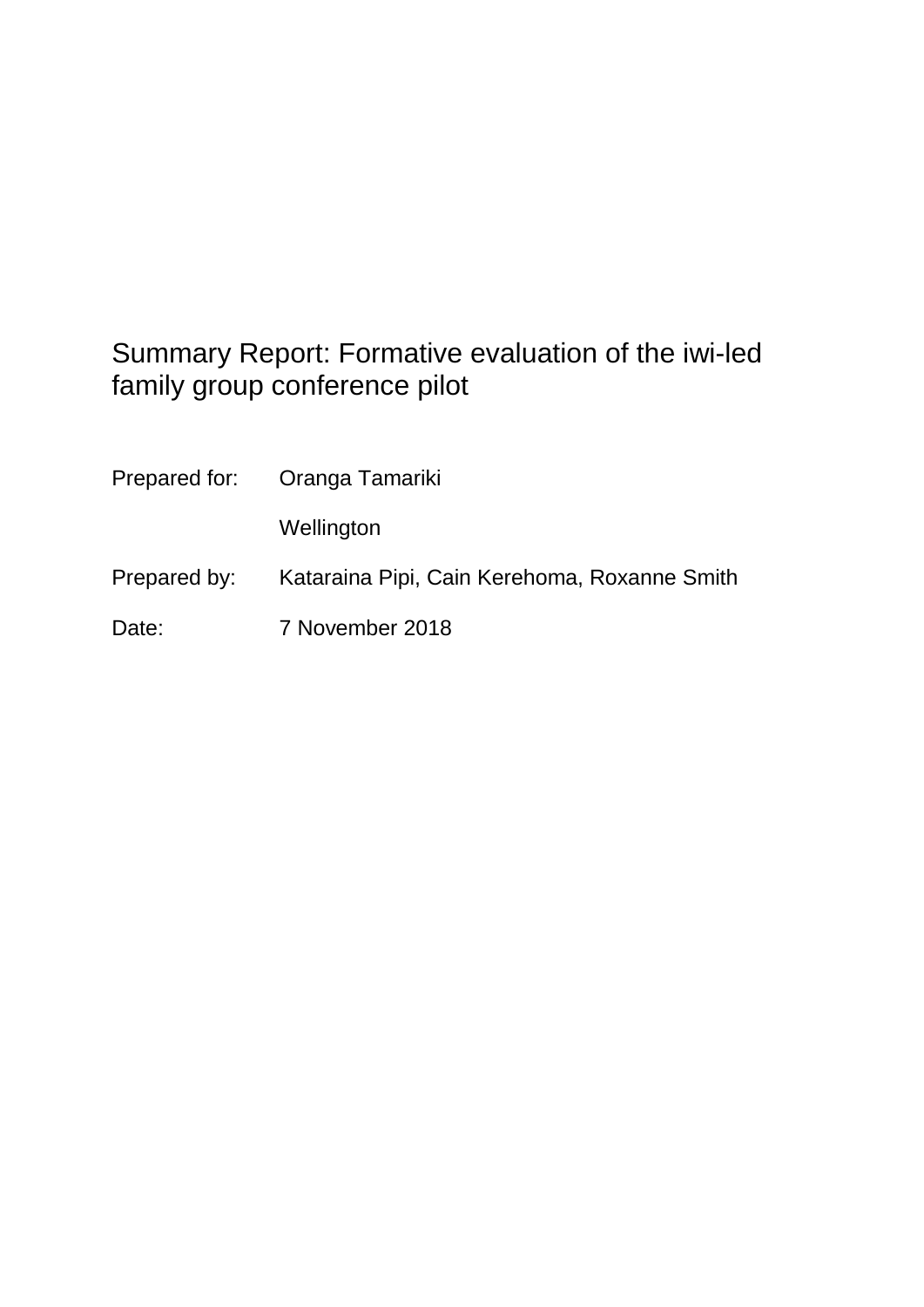#### **Summary Report**

#### **1.1 Introduction**

Te Rūnanga o Ngāti Porou (TRONPnui) and Oranga Tamariki have a formal agreement to address the disproportionate numbers of Ngāti Porou youth journeying through the youth justice system. This agreement involves the appointment of youth justice iwi family group conference (FGC) coordinators (iwi Coordinators) to provide Ngāti Porou youth and whānau a choice to engage in an iwi-led or an Oranga Tamariki-led FGC process.

The pilot has been in place since January 2017. An evaluation of the pilot was commissioned in June 2017 to examine the implementation of the iwi-led FGC model in particular how well the pilot has been implemented; whether the pilot has improved whānau engagement in FGCs and to what extent youth and their whānau and victims have experienced positive change. The evaluation concluded in July 2018.

### **1.2 Design and socialization of the model**

The evaluation found that Iwi Coordinators brought a significant albeit nuanced approach to their work including a stronger emphasis on face to face engagement with the young person and their whānau, taking more time to ensure they understand the process and all of the relevant information, as well as utilising whakapapa connections to connect with other whānau members in the community who can become involved to offer support and guidance.

The opportunity to evolve and grow a truly iwi-led approach was compromised by delays in setting up the project; lack of communication, engagement and socialization of the intent of the project with key local stakeholders (including Oranga Tamariki, Police and Court staff); and limited resourcing and flexibility to redesign the FGC process in line with Ngāti Porou values and principles.

Furthermore, the training provided for the iwi Coordinators was inadequate. It took over 10 months for the iwi Coordinators to participate in the youth justice FGC induction training. There was also no professional supervision made available to the iwi Coordinators which limited their ability to reflect and improve upon their practice.

As a result the iwi Coordinators did the best they could do with the resources they had however there were constant tensions between what they could do and what they were expected to achieve.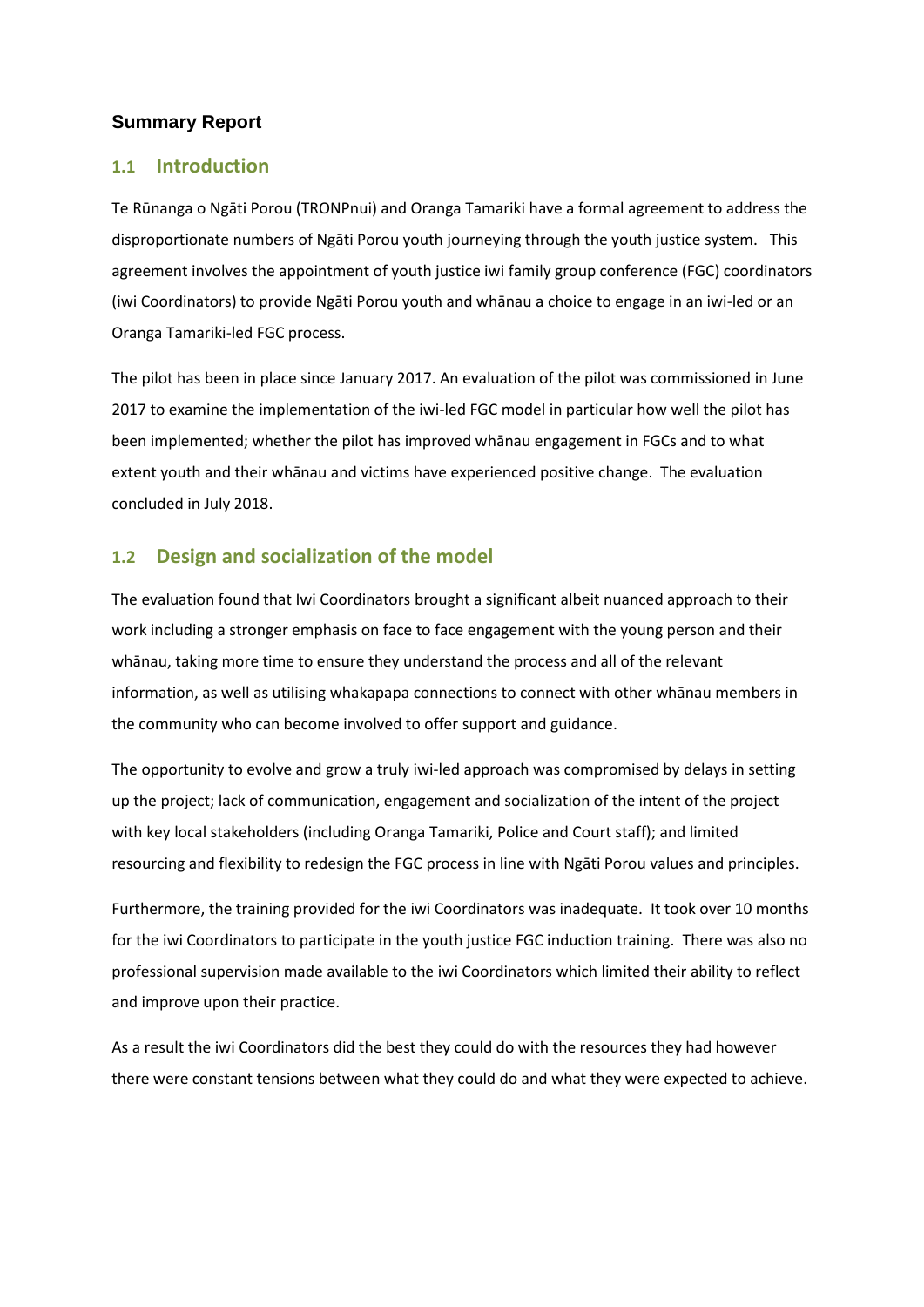#### **1.3 Engaging the young person, their whānau and victims pre FGC**

Despite challenges with redesigning and implementing a uniquely iwi-led approach to youth justice FGC's the iwi Coordinators received 53 referrals involving 26 individual youth; 41 of these referrals were court directed. The average number of days from referral to the FGC was 34 days (the legal requirement is that the FGC has to be convened no later than 21 days after which the youth justice coordinator receives the report in relation to the FGC being required).

Iwi Coordinators made on average 5.4 home visits to the young person and their whānau and on average 11 phone calls or emails. 134 visits were made to victims and 48 phone or email contacts.

The iwi Coordinators found the FGC process works much better if they can engage with the young person and their whānau right at the initial stages, that is, when they are appearing in Court. The iwi Coordinators use this initial engagement as an opportunity to introduce themselves, confirm and/or update whānau contact information. Utilisation of whanaungatanga, whakapapa and whānaucentred approaches has worked well in this context by enabling the iwi Coordinators to form relationships based on trust and respect for whānau during a stressful event. Iwi stakeholders felt that the engagement with the young person and their whānau worked better when they engaged independent of other stakeholders such as Police, youth advocates and Oranga Tamariki.

The iwi Coordinators noted that the quality and timeliness of the Police referral information package was variable delaying the opportunity to engage with the young person and their whānau early. The unilateral decision to not allocate higher complex cases involving Ngāti Porou young people to the iwi Coordinators also limited their ability to support these whānau.

Iwi stakeholders believed that the timeframes imposed in the legislation for sites to run youth justice FGCs did not allow sufficient time for iwi Coordinators to conduct a whakapapa search, engage all the relevant whānau members, understand the various layers and dynamics of whānau relationships, and organise and deliver a hui-a-whānau. While there is provision for youth justice coordinators to extend timeframes where there are special reasons – use of this provision appears to be discouraged by Oranga Tamariki.

#### **1.4 The iwi-led FGC process and outcomes**

Iwi Coordinators convened and facilitated 53 FGC's, at 46 of these FGS the young person attended and in 49 the whānau attended. Victims attended only 10 of the 53 FGC's. What worked for the young person and their whānau was the way the iwi-led FGC conferences had been run, particularly the way in which the iwi Coordinators ensured that everyone had a voice in the process and got to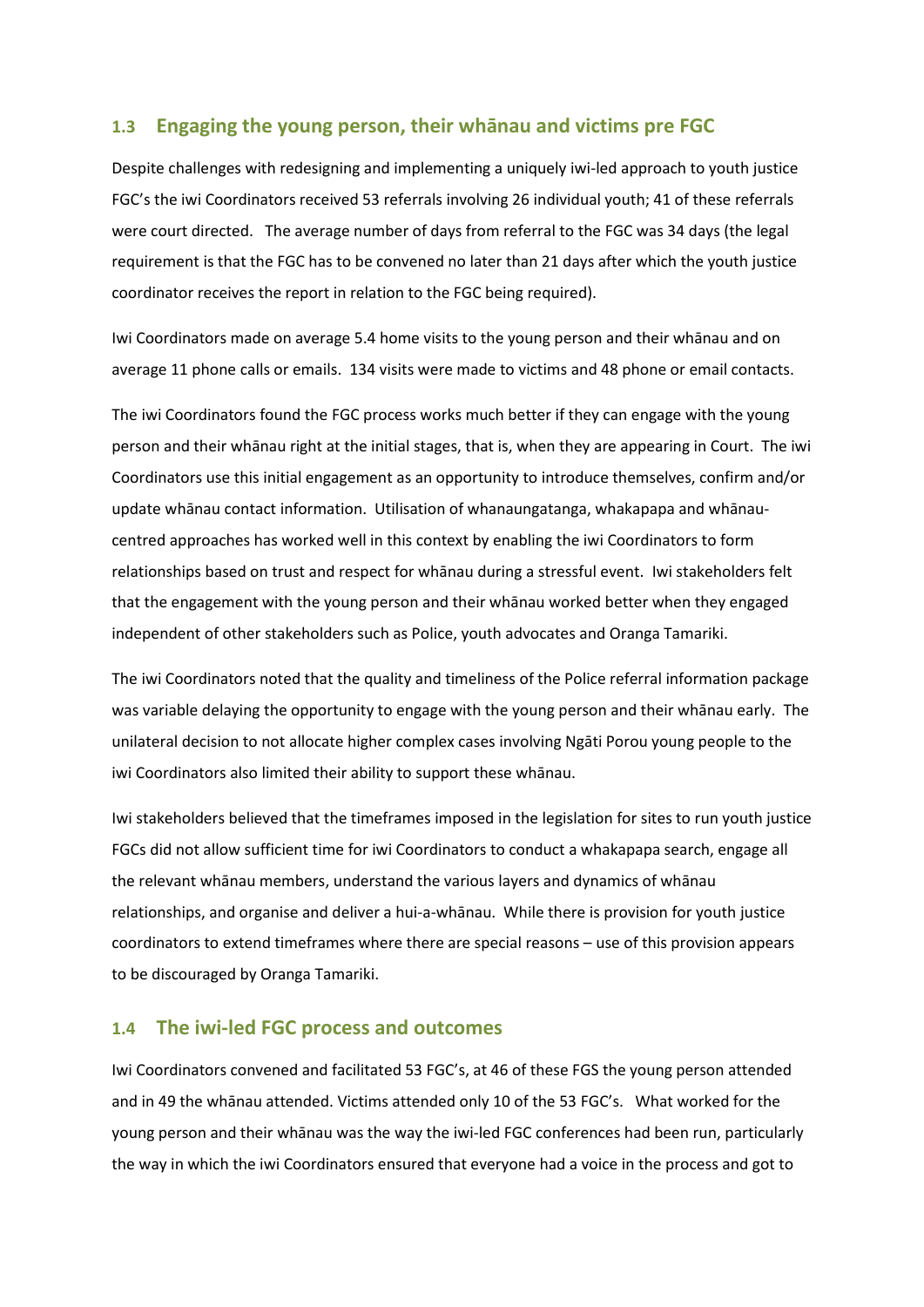share their perspective or what they wanted to say. Tikanga Māori was clearly evident in all aspects of the iwi-led FGC process and strengthened the engagement of the young person and their whānau (and victim) to openly participate in the FGC process. They also appreciated the practical and genuine support provided by the Iwi Coordinator and the neutral community-based facilities where the FGC's were held.

Attendance by victims at FGC was low which is not uncommon. The iwi Coordinators did acknowledge that while victims are central to the restorative process, their focus and engagement was more on the young person and their wider whānau.

What worked well for the iwi coordinators was timely and relevant information which allowed them to engage, brief and allow whānau time to properly prepare for the FGC. Some Oranga Tamariki stakeholders believed that the iwi Coordinators still had some way to go in learning the skills to properly manage the FGC process, particularly around managing dominant personalities and overcoming challenging communication styles. Feedback, from whānau members and young people interviewed during this evaluation indicated high levels of satisfaction with the iwi-led process.

The evaluation found a clear need, desire and intent from TRONPnui to reset and take time to consider their iwi-led model of care so that they are truly able to lead and manage the FGC process on their terms. It is likely that this will include whānau/hapū/iwi ownership of the process.

#### **1.5 Learnings for the future of the iwi-led model**

Ngāti Porou want the best for their children and whānau. The challenges that face rangatahi and whānau today are considerably more exacerbated than they were 20 years ago. The aspirations of TRONPnui are to mobilise Ngāti Porou whānau to be the architects of their own destiny. To be supported and strengthened by their hapū and iwi to take care of their own. In 5-10 years, TRONPnui want to see a reduction in the number of Ngāti Porou children in state care, Ngāti Porou networks nationwide being harnessed and tapped, whānau capacity and capability strengthened in an aspirational way.

A number of learnings have been identified based on the pilot that may provide useful guidelines for future collaborations with iwi around family group conferences in youth justice.

 Support and resource for iwi to develop their own model of care and measures of success based on whānau/hapū and iwi ownership of the process